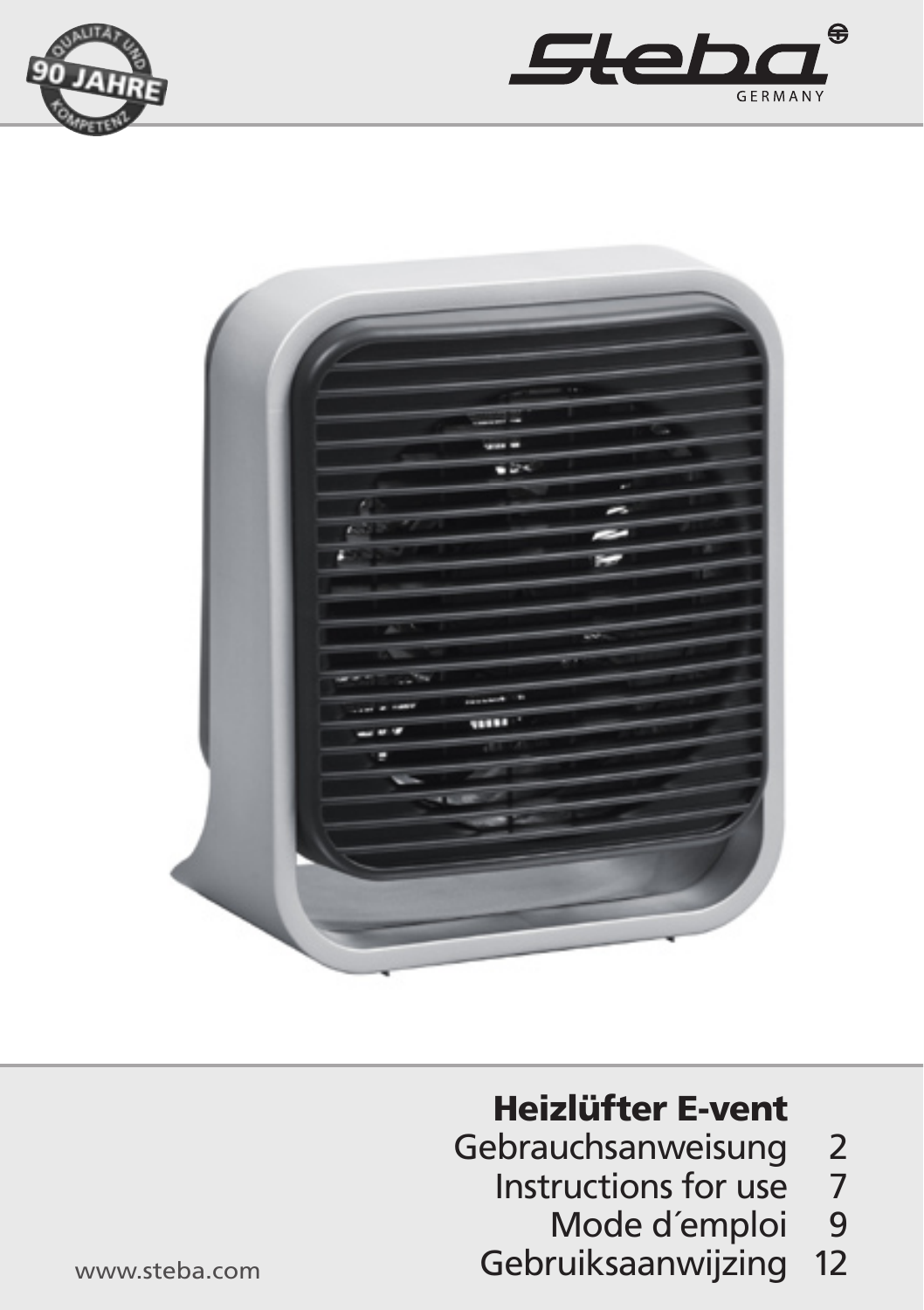



### **Allgemein**

sorgfältig auf. Bei Weitergabe des Gerätes an andere Personen ist die Gebrauchsan-Dieses Gerät ist nur für den Gebrauch im Haushalt und nicht im Gewerbe bestimmt. Bitte lesen Sie die Gebrauchsanweisung aufmerksam durch und bewahren Sie diese weisung mit zu übergeben. Benutzen Sie das Gerät wie angegeben und beachten Sie die Sicherheitshinweise. Für Schäden oder Unfälle, die durch Nichtbeachtung entstehen, wird keine Haftung übernommen.

# **Sicherheitshinweise**

- **2** ∙ Gerät nur gemäß Angaben auf dem Typenschild anschließen und betreiben.
- ∙ Nur benutzen, wenn Zuleitung und Gerät keine Beschädigungen aufweisen.
- ∙ Vor jedem Gebrauch überprüfen!
- **INSTALLATION GEREE FRIMALE IN DER FRIMALE IN GERATION GERATION GERATION GERATION GERATION GERATION GERATION GER**
- ∙ Dieses Gerät ist nicht dafür bestimmt, durch Personen (einschließlich Kinder) **>** mit eingeschränkten physischen, sensorischen, oder geistigen Fähigkeiten oder mangels Erfahrung und/oder mangels Wissen benutzt zu werden, es sei denn, sie werden durch eine für ihre Sicherheit zuständige Person beaufsichtigt oder **may cause fire, electric shock or injury, and voids all warranties.**  erhielten von ihr Anweisungen, wie das Gerät zu benutzen ist.
- ∙ Kinder sollten beaufsichtigt werden, um sicherzustellen, dass sie nicht mit dem terms of the transfer warranty are to be the taken as excluding any conditions of the taken as excluding any c<br>Gerät oder der Verpackung spielen. Gerät oder der Verpackung spielen
- bas Gerät darf nicht mit einer Zeitschaltuhr oder mit einem separaten Fernwirksystem betrieben werden! The contract of the state of the state of the state of the state of the state of the state of the state of the state of the state of the state of the state of the state of the state of the state of t
- Stecker ziehen nach jedem Gebrauch oder im Fehlerfall
- ∙ Beeker ziehen nach jedem debraden oder im Ferlien all<br>· Reißen Sie nicht an der Netzanschlussleitung. Scheuern Sie diese nicht an Kanten  $\blacksquare$  /  $\blacksquare$  and klemmen Sie diese nicht ein.  $\blacksquare$  in accordance with the packaging  $\blacksquare$  . Integrity relation remove the packaging of defects or damages or damages or damages or damages or damages or damages or damages or damages or damages or damages or damages
- Diese Einheit hat ein IP21 Schutzlevel und ist geeignet fur eine Verwendung im Badezimmer auser in Zonen 1 & 2 (Darstellung 1). Bitte benutzen Sie dieses Heizgerat nicht in der unmittelbaren Umgebung eines Bads, einer Dusche oder eines s applicities in the summing pools.  $T$ mingpools. Intended for normal household use and not for use  $T$
- ∙ In Zone 3 ist das Gerät nur gestattet, wenn es durch eine Fehlerstrom-Schutzvorrichtung mit einem Fehlerstrom/Om, der nicht 30mA uberschreitet, geschutzt sind.  $\cdot$  In Zone 3 ist das Gerät nur gestattet, wenn es durc
- · Verlassen Sie ihre Wohnung nie bei eingeschaltetem Gerät; überzeugen Sie sich in diesem Fall immer, dass der Schalter in der Stellung OFF (0) und der Thermostat auf die niedrigste Stufe (\*) eingestellt ist. Verlassen Sie ihre Wohnung nie bei eingeschaltetem Gerät; überzeugen Sie sich in
- Heizlüfter während des Betriebs in einer sicheren, ebenen Position aufstellen, bzw.:
- ⊤ieiziditer wannend des Betriebs in einer sicheren, ebenen Fosition aurstellen, bzw.:<br>· Mit mindestens 1 Meter Abstand von entzündlichen Gegenständen oder Möbeln; Intended or intendes in intended van die intendenden Gegenständen oder Möbeln;  $I = \{V \in \mathcal{S}\}$  if the permitted only if they are protected by a residual current protective protective protective protective protective protective protective protective protective protective protective protective protec
- · Das Luftauslassgitter unbedeckt lassen; Kein Gegenstand darf innerhalb einer Reichweite von 1 Meter vor dem Auslassgitter vorhanden sein;
	- → Niemals direkt unterhalb einer Steckdose positionieren;<br>→ Niemals direkt unterhalb einer Steckdose positionieren;
- · Lassen Sie nicht zu, dass Tiere oder Kinder das Gerät berühren oder damit spielen. Lassen sie mehr Ely dass here oder finder das Gerdt befahren oder dannt spielen.<br>Achtung! Während des Betriebs kann das Luftauslassgitter sehr heiß werden (über 90 °C);



· Vichtlig: Um Überhitzung zu vermeiden, das Gerät nie abdecken. wich itd: om obernitzung zu vermeiden, das derat nie abdecken.

Niemals Gegenstände oder Decken auf das eingeschaltete Gerät legen. In are permitted only if they are permitted only if they are protected by a residual current protective protect

- ∙ Das Gerät nicht in Räumen benutzen, die mit explosiven Gasen oder Dämpfen Don't leave your home while the appliance is in function: ensure in this case that the switch is in gesättigt sind, die von Lösungsmitteln und Lacken oder entflammbaren Substanzen erzeugt wurden. t hicht in Raumen benutzen, die mit explosiven G
- siessigt manden.<br>• Wenn ein beschädigtes Kabel auszutauschen ist, führen Sie diesen Vorgang nicht selbst aus, sondern bringen das Gerät zu einer autorisierten Reparaturstelle, weil dieser Vorgang um jegliche Beschädigungsgefahr zu vermeiden, von Fachpersonal ausgeführt werden muss. bescriatiges Kabel auszutauschen ist,
- ausgerum e werden mass.<br>• Der Heizlüfter muss so positioniert sein, dass die Anschlussdose stets erreichbar ist. urter muss so posit
- ∙ Die Einstellknöpfe dürfen unter keinen Umständen für Personen zugänglich sein, die sich in der Badewanne oder in der Dusche aufhalten.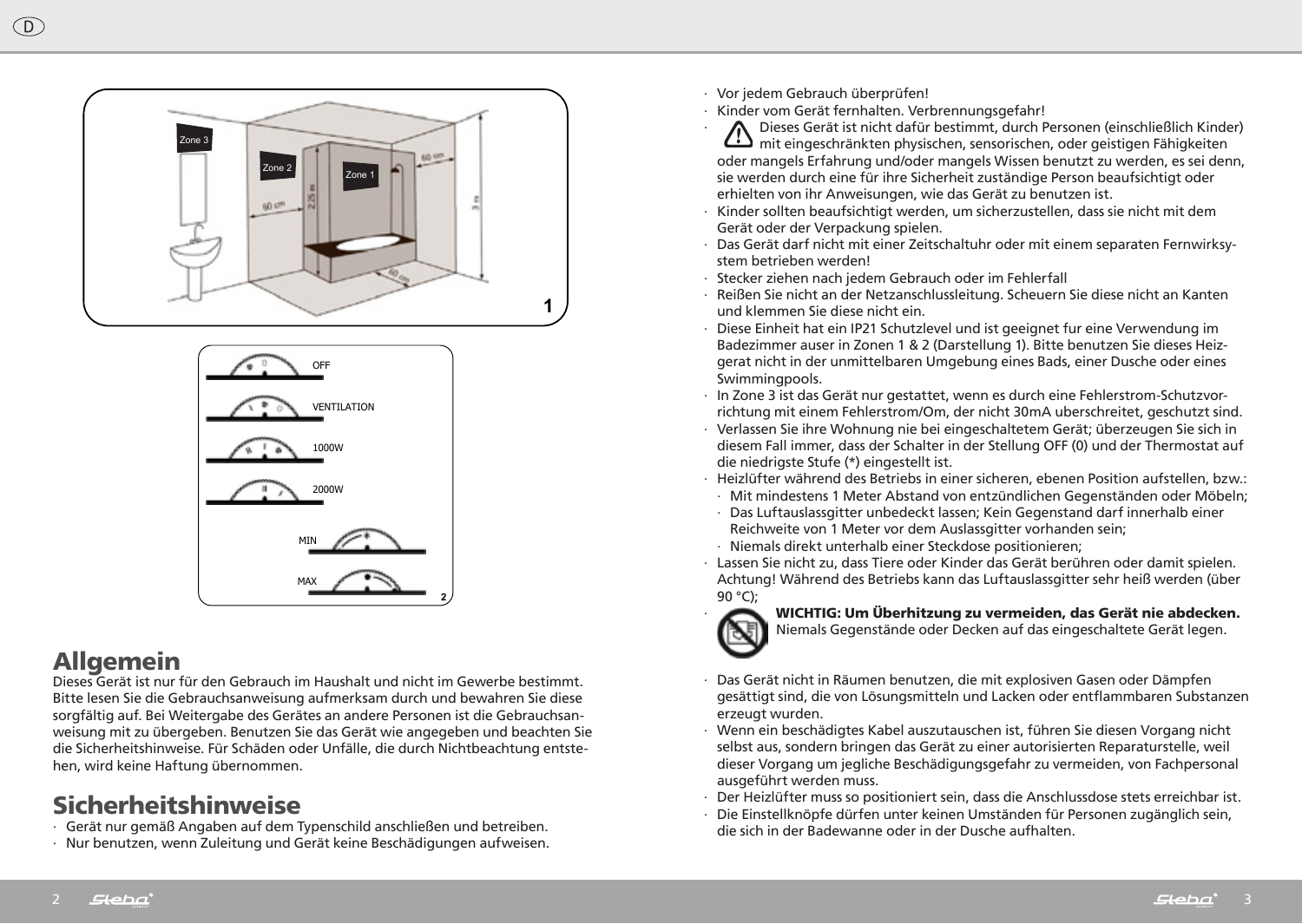## Benutzung des Heizlüfters

- ∙ Ihr Heizlüfter ist wie mit einem Schalter und einem Thermostat ausgerüstet;
- ∙ Mit dem Schalter können die verschiedenen Betriebsarten gewählt werden: Aus, kalte Luft, warme Luft (1000W) und sehr heiße Luft (2000W).

#### Benutzung des Thermostats

- ∙ In einem Raum, in dem die Temperatur höher als 30 °C beträgt, ist es normal, dass das Gerät nicht vom Thermostat, auch wenn dieser sich auf dem Höchststand befindet, eingestellt wird.
- ∙ Umgekehrt ist es in einem Raum, in dem die Temperatur zu niedrig ist (unter 5 °C) normal, dass das Gerät vom Thermostat, auch wenn er auf den Mindeststand eingestellt ist, ständig eingeschaltet bleibt.
- ∙ Für die bestmögliche Einstellung des Thermostats empfehlen wir folgende Prozedur:
- ∙ Stellen Sie den Thermostat auf den Höchststand und lassen Sie das Gerät bis zum Erreichen einer Wohlfühltemperatur eingeschaltet;
- ∙ Drehen Sie den Thermostatknopf anschließend so lange entgegen den Uhrzeigesinn, bis Sie ein "Klick" vernehmen und das Gerät sich abschaltet;
- ∙ Drehen Sie den Thermostatknopf danach wieder (ganz leicht) im Uhrzeigersinn;
- ∙ In dieser Stellung behält der Thermostat die von Ihnen zuvor gewählte Raumtemperatur bei.

# Fehlerbehebung

- ∙ Bei Überhitzung werden das Heizelement und der Motor automatisch vom Sicherheitssystem des Geräts unterbrochen. In diesem Fall:
- ∙ Heizlüfter abschalten und circa 15 Minuten abkühlen lassen
- ∙ Eventuelle weitere Überhitzungsursachen beseitigen (z.B. nicht zu nahe an eine Wand stellen, Hindernisse am Lufteintritt- oder Luftauslassgitter oder ungewöhnliche Ansammlungen von Staub beseitigen, Gerät ist umgefallen etc.);
- ∙ Heizlüfter wieder einschalten und den einwandfreien Betrieb desselben überprüfen.

# **Wartung**

- ∙ Dieses Gerät bedarf keiner besonderen Wartung.
- ∙ Wir empfehlen Ihnen das Gerät alle 6 Monate mit einem trockenen Tuch zu reinigen.
- ∙ Im Reparaturfall wenden Sie sich bitte ausschließlich an eine autorisierte Kundendienststelle.
- ∙ Sollte der Austausch des Versorgungskabels notwendig sein, weisen wir Sie darauf hin, das ein Kabel HAR vom Typ 2x0,75mm2 H05VV-F erforderlich ist. Dieser Vorgang muss von qualifiziertem Personal und niemals vom Endbenutzer durchgeführt werden, um jeder möglichen Beschädigung und/oder Gefährdung des Sicherheitsniveaus vorzubeugen.

# Korrekte Entsorgung dieses Produkts:

Ausgediente Geräte sofort unbrauchbar machen.



Innerhalb der EU weist dieses Symbol darauf hin, dass dieses Produkt nicht Innerhalb der EU weist dieses Symbol darauf hin, dass dieses Produkt nichten über den Hausmüll entsorgt werden darf. Altgeräte enthalten wertvolle<br>recyclingfähige Materialien, die einer Wiederverwertung zugeführt were recyclingfähige Materialien, die einer Wiederverwertung zugeführt werden sollten und um der Umwelt bzw. der menschlichen Gesundheit nicht durch

unkontrollierte Müllbeseitigung zu schaden. Bitte entsorgen Sie Altgeräte deshalb über geeignete Sammelstysteme oder senden Sie das Gerät zur Entsorgung an die Stelle, bei der Sie es gekauft haben. Diese wird dann das Gerät der stofflichen Verwertung zuführen.

#### Verpackungs-Entsorgung

Verpackungsmaterial nicht einfach wegwerfen, sondern der Wiederverwertung zuführen.

#### Geräteverpackung:

- ∙ Papier-, Pappe- und Wellpappeverpackungen bei Altpapiersammelstellen abgeben
- ∙ ·Kunststoffverpackungsteile und Folien sollten ebenfalls in die dafür vorgesehenen
- ∙ Sammelbehälter gegeben werden



In den Beispielen für die Kunststoffkennzeichnung steht: PE für Polyethylen, die Kennziffer 02 für PE-HD, 04 für PE-LD, PP für Polypropylen, PS für Polystürol.

### Kundenservice:

Sollte Ihr Gerät wider Erwarten einmal den Kundendienst benötigen, wenden Sie sich bitte an nachfolgende Anschrift. Wir werden dann im Garantiefall die Abholung veranlassen. Das Gerät muss transportfähig verpackt sein.

#### Unfreie Pakete können nicht angenommen werden!

STEBA Elektrogeräte GmbH & Co KG Pointstr. 2 . 96129 Strullendorf / Germany Tel.: 0 95 43 / 449-17 / -18 Fax: 0 95 43 / 449-19 e-Mail: elektro@steba.com Internet: http://www.steba.com

Achtung! Elektrogeräte dürfen nur durch Elektro-Fachkräfte repariert werden, da durch unsachgemäße Reparaturen erhebliche Folgeschäden entstehen können.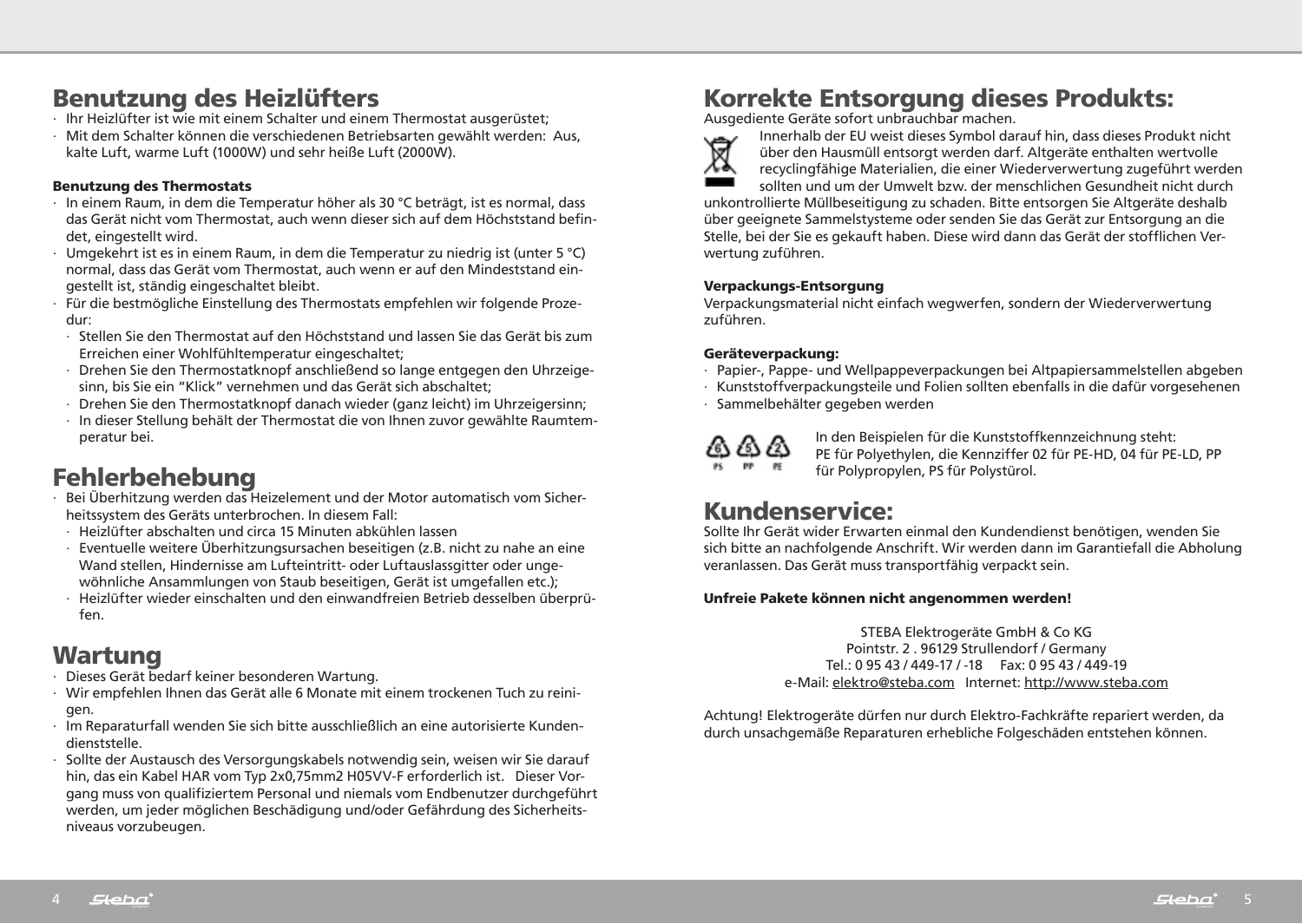#### **Generally**

 $GB$ 

This appliance is for private use only and must not be used commercially. Please read the instruction manual carefully and keep it at a safe place. When the appliance is given to another person the instruction manual should be passed to that person, too. Only use the appliance as described in the instruction manual and pay attention to the safety information. No liability for damages or accidents will be accepted, which are caused by not paying attention to the instruction manual.

## Safety information:

- ∙ Connect and operate the appliance only in accordance with the specifications on the rating label.
- ∙ Do not use if the power cord is damaged. This must be checked before each use.
- ∙ This appliance is not intended for use by persons (including children) with reduced physical, sensory, or mental capacities, or lack of experience and knowledge, unless they have been given supervision or instruction concerning use of the appliance by a person responsible for their safety
- ∙ Children should be supervised to ensure that they do not play with the appliance.
- ∙ The appliance is not intended to be operated by means of an external timer or separate remote control system.
- ∙ After each use or in the case of a malfunction the plug must be pulled out of the socket.
- ∙ Never pull at the power cord. Do not chafe it over sharp edges or squeeze it.
- ∙ Attention! Some parts of this product can become very hot and cause burns. Particular attention has to be given where children and vulnerable people are present.
- ∙ Make sure that your supply rating corresponds to what specified on the rating plate: 230V~, 50Hz.
- ∙ This unit has an IP21 protection level and is suitable for use in bathroom excluding Zones 1 & 2 (picture 1). Do not use this heater in the immediate surroundings of a bath, a shower or a swimming pool.
- ∙ In zone 3, socket outlets are permitted only if they are protected by a residual current protective device with a residual operating current/Om not exceeding 30mA.
- ∙ Don't leave your home while the appliance is in function: ensure in this case that the switch is in OFF (0) position and the thermostat is in minimum position (\*).
- ∙ During function, place the heater in a safe position:
- ∙ at least 1m far from inflammable objects or furnitures;
- ∙ leaving not less than 1m of free space in front of the heater;
- ∙ not located immediately below a socket-outlet.
- ∙ Do not leave animals or children touch or play with the appliance. Pay attention! The air outlet grille gets hot during operation (more than 90°C)



#### ∙ WARNING: In order to avoid overheating, do not cover the heater.

Do not hang anything on the heater and do not cover it while it's working. This is clearly written on the cover of the product or shown by the symbol.

- ∙ Do not use the heater in rooms with explosive gas or while using inflammable solvents or varnish or glues.
- ∙ If the cordset is damaged and you have to change it, do not do the job yourselves!

Take the product to an after sales authorised repair centre or to a person with similar skill and knowledge, in order to avoid any risk of danger.

- ∙ The appliance must be positioned so that the plug is always accessible.
- ∙ This heater is fitted with a double electrical insulation circuit (class II) and therefore does not require an earth connection.
- ∙ It must never be possible for people in the bath tub or shower to reach the adjustment knobs.
- ∙ This heater must be correctly installed in compliance with the regulations in force in the country of installation.

### Using the fan heater

- ∙ The heater is fitted with a switch and an ambient thermostat .
- ∙ The switch is used to control heater's functioning selecting the off condition, cold air ventilation, warm air (1000W) or hot air (2000W).

#### Using the thermostat

- ∙ In a room with a temperature exceeding 30°C, the thermostat does not turn on the fan heater even if it is at maximum.
- ∙ Vice-versa, in a room with a very low temperature (below 5°C), it is normal that the thermostat keeps the heater constantly on, even if it is at minimum.
- ∙ To optimise use of the thermostat, proceed as follows:
- ∙ turn the thermostat knob to maximum and wait until a comfortable temperature is reached;
- ∙ then turn the thermostat knob anti-clockwise until you hear a "click" and the heater turns off;
- ∙ turn the thermostat knob clockwise just a little;
- ∙ in this position, the thermostat will maintain the selected ambient temperature.

## Troubleshooting

- ∙ In the event of overheating, the safety device on the appliance automatically disabled the heating elements and motor. As a result, the heater stops working . In this case:
- ∙ Turn off the fan heater and allow it to cool down for about 15/20 minutes.
- ∙ Eliminate any other possible reasons for overheating (e.g.: obstructions in front of the air inlet/outlet grilles, build-ups of dirt).
- ∙ Turn on the fan heater again and check it works correctly.

#### Maintenance

- ∙ This product does not require any special maintenance.
- ∙ Clean the product with a dry cloth once every 6 months.
- ∙ If the product requires repairing, contact an authorised technical service centre.
- ∙ When replacing the power cable, use a 2x0,75mm2 H05VV-F HAR type. This operation must be performed by qualified personnel and never by the end user in order to avoid damaging the appliance and jeopardising personal safety.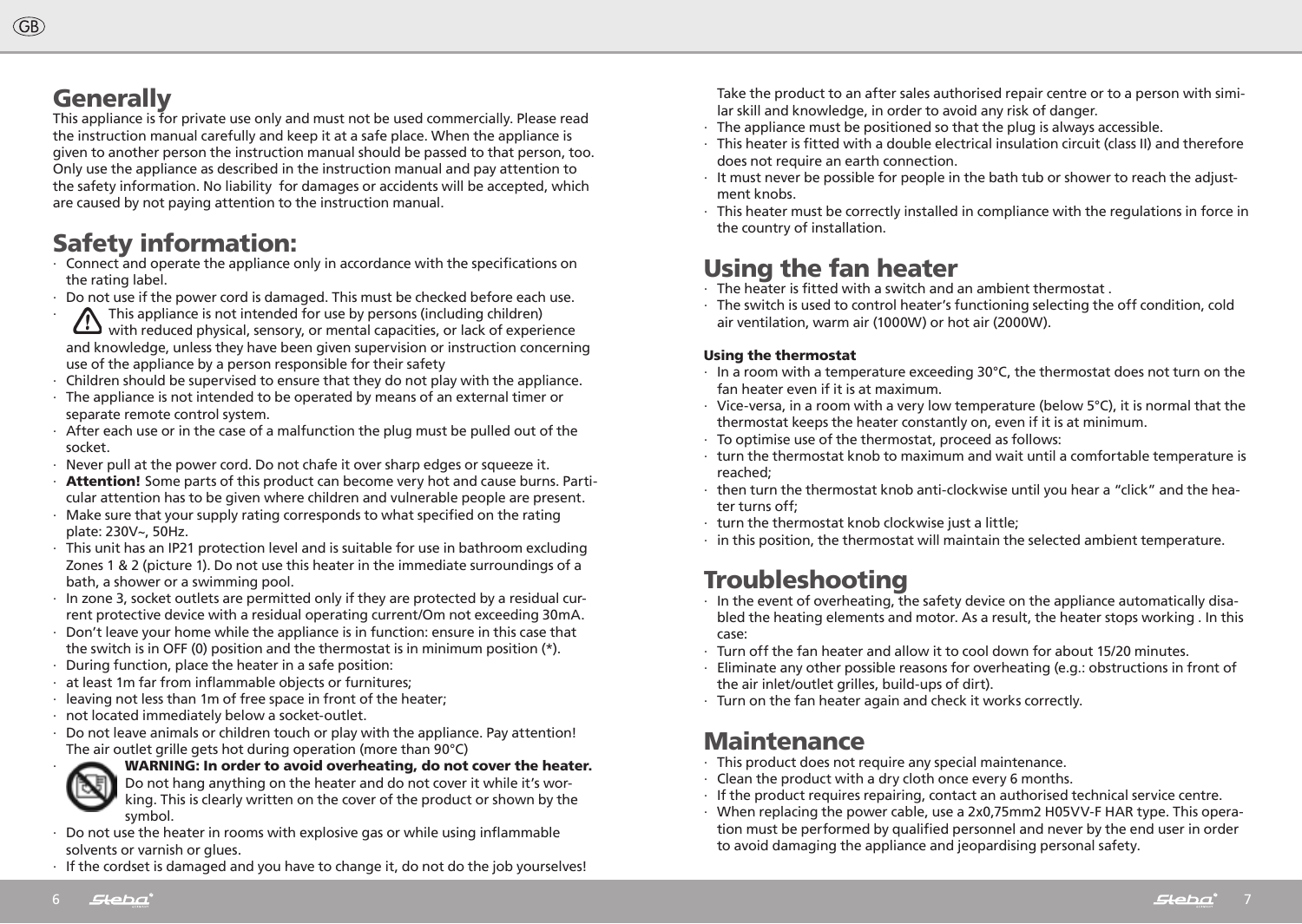# Legal notice

#### Environment and recycling

Please help us to protect the environment by disposing of the packaging in accordance with the national regulations for waste processing.

#### Recycling of obsolete appliances

Appliances with this label must not be disposed off with the general waste. They must be collected separately and disposed off according to local regulations.

## Disposal:

Packaging disposal:

Do not throw away the package materials. Please put it in the recycling bin.



Gift box: Paper, should be put to the old paper collection point. Plastic packaging material and foils should be collected in the special collection containers.

#### Correct Disposal of this product



This marking indicates that this product should not be disposed with other household wastes throughout the EU. To prevent possible harm to the environment or human health from uncontrolled waste disposal, recycle it responsibly to promote the sustainable reuse of material resources. To return your used device, please use the return and collection systems or contact the retailer

where the product was purchased. They can take this product for environmental safe recycling.

### Service and Repair:

If the appliance must be repaired, plaese get in touch with your trader or with the manufacturer:

STEBA Elektrogeräte GmbH & Co KG Pointstr. 2, 96129 Strullendorf / Germany Distribution-Tel.: 09543 / 449-17 / -18, Service-Tel.: 09543 / 449-44, Fax: 09543 / 449-19 e-Mail: elektro@steba.com Internet: http://www.steba.com

## Généralement

Cet appareil est conçu pour un usage privé et non commercial. Veuillez lire attentivement le mode d'emploi et gardez-le soigneusement. En cas de remise de l'appareil à une tierce personne, n'oubliez pas de joindre le mode d'emploi. N'utilisez l'appareil que selon les indications et respectez les consignes de sécurité. Nous déclinons toute responsabilité en cas de dommages ou d'accidents résultant du non-respect des indications du mode d'emploi.

## Consignes de sécurité

- ∙ Ne raccordez et ne faites fonctionner l'appareil que si les paramètres du secteur domestique et ceux portés sur la plaque signalétique concordent.
- ∙ N'utilisez l'appareil que si lui et son cordon d'alimentation électrique ne présentent aucun dégât. Vérifiez l'appareil avant chaque utilisation.
- ← ∧ Cet appareil n'a pas été conçu pour une utilisation par des personnes (enfants compris) souffrant d'une déficience physique ou psychique ou manquant d'expérience ou de connaissance. Les jeunes enfants doivent rester sous surveillance, l'appareil n'est pas un jouet.
- ∙ Les enfants doivent être réglementées, pour assurer qu'ils ne jouent pas avec l'appareil.
- ∙ L´appareil ne doit pas fonctionner avec une minuterie ou avec un système séparé de télécommande!
- ∙ Débrancher toujours la prise avant de nettoyer l'appareil.
- ∙ Ne tirez pas au fil électrique. Ne tirez pas le fil électrique sur les bords coupants et ne le coincez pas.
- ∙ Attention! Certaines parties de ce produit peut devenir très chaudes et causer des brûlures. Il faut prêter attention plus particulièrement aux personnes vulnérables présentes dans la pièce, telles que les enfants ou les personnes agées.
- ∙ Assurez-vous que l'alimentation du secteur soit conforme à la plaque signalétique : 230 V~, 50 Hz.
- ∙ Cet appareil possède une protection contre les projections d'eau IP21. Il peut être utilisé dans la salle de bain sauf dans les volumes 1 et 2 (image 1). Ne pas utiliser l'appareil à poximité immdiate de la baignoire, d'une douche,d'un lavabo ou d'une piscine.
- ∙ Dans le volume 3, la prise de courant doit etre branché sur un circuit normalisé, protégé par un disjoncteur de 30 mA maximum
- ∙ Les appareils de chauffage susceptibles d'être utilisés dans les salles de bains doivent être installés de façon telle que les interrupteurs et autres dispositifs de commande ne puissent pas être touchés par une personne qui se trouve dans la baignoire ou la douche
- ∙ Ne sortez jamais de chez vous sans éteindre l'appareil ; assurez-vous que la minuterie (si elle est présente) soit en position Eteint (0) et que le thermostat soit sur le minimum (\*).
- ∙ Pendant le fonctionnement, installez l'appareil dans un endroit sûr, c'est-à-dire :
- ∙ à 1 mètre au moins des objets inflammables ou des meubles ;
- ∙ en laissant libre la grille de sortie de l'air ; en ne plaçant aucun objet dans un rayon d'un mètre de la grille de sortie;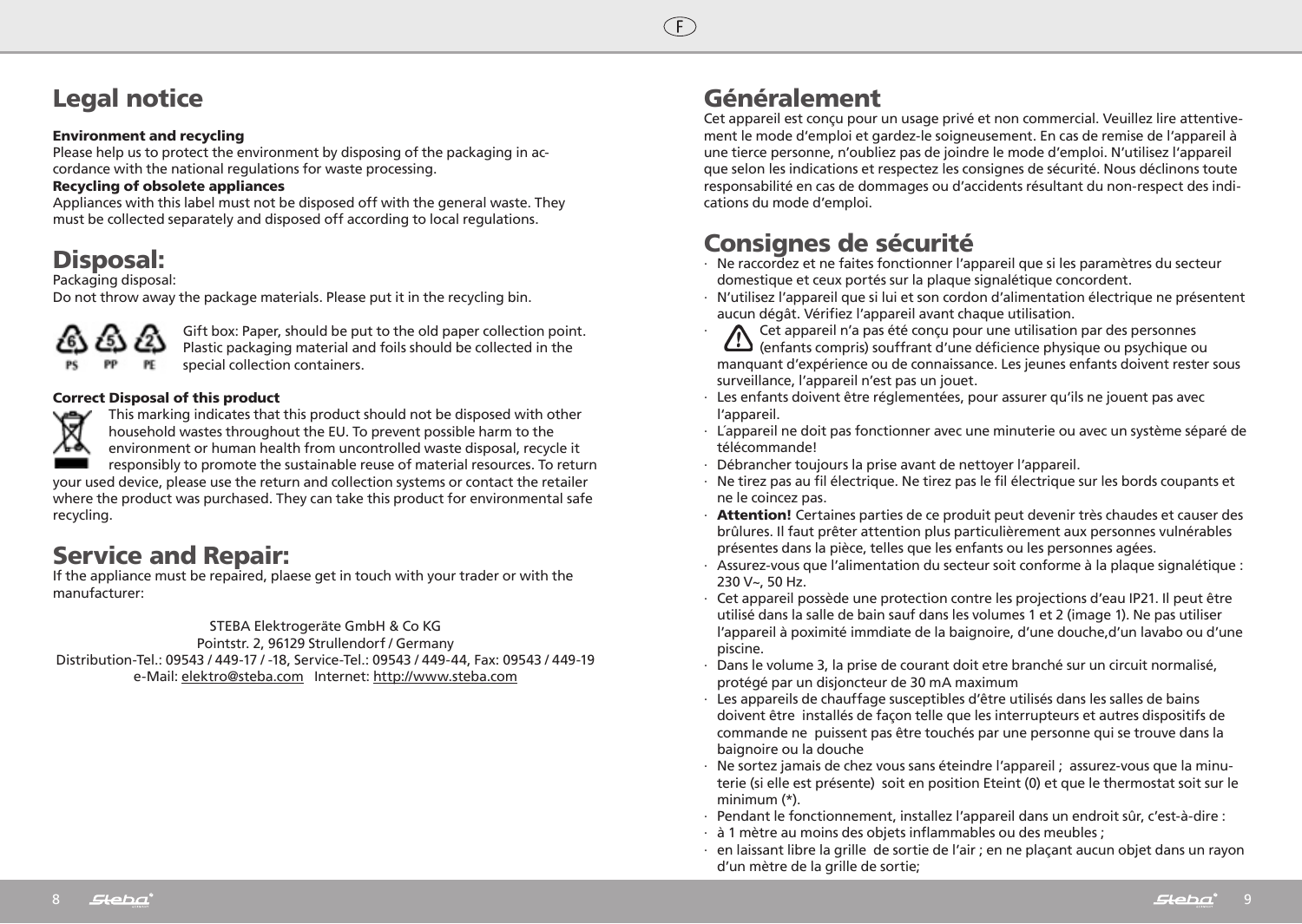- ∙ en ne le plaçant jamais juste au-dessous d'une prise de courant.
- ∙ Ne laissez jamais les enfants et les animaux jouer ou toucher l'appareil. Attention ! Pendant le fonctionnement, la grille de sortie de l'air peut atteindre une température très élevée (plus de 90°C) ;



∙ IMPORTANT : pour éviter tout risque de surchauffe ne couvrez

jamais l'appareil. Ne posez jamais ni objet, ni couverture, sur l'appareil lorsqu'il est en marche. Cette interdiction est écrite clairement sur l'appareil et illustrée par ce symbole.

- ∙ N'utilisez pas l'appareil dans des pièces saturées de gaz explosifs, de vapeurs générées par des solvants ou des vernis ou de vapeurs/gaz inflammables.
- ∙ Si le câble d'alimentation est endommagé, il doit être remplacé par le fabricant, son service après vente ou une personne de qualification similaire afin d'éviter un danger
- ∙ Placez l'appareil de façon à ce que la prise d'alimentation soit toujours accessible.
- ∙ Le radiateur soufflant est fabriqué en double isolement électrique (classe II) et ainsi ne requiert pas la connexion de terre.
- ∙ N'enroulez pas le câble autour de l'appareil et ne le laissez pas en contact avec un matériau tranchant; n'allumez pas l'appareil quand le câble est enroulé
- ∙ Pour débrancher l'appareil, ne tirez ni sur le câble d'alimentation, ni sur l'appareil
- ∙ Utilisez l'appareil seulement en position verticale;
- ∙ En utilisation mobile, maintenez toujours une distance d'au moins 1 mètre entre l'appareil et tout objet inflammable.
- ∙ L'installation doit être effectuée conformément aux règles de l'art et en conformité avec la norme en vigueur dans votre pays.

#### Utilisation

- ∙ Le soufflant est muni de deux boutons : un pour l'interrupteur et un pour le thermostat.
- ∙ L'interrupteur, qui a 4 positions, permet de régler le fonctionnement de l'appareil; positionnez le bouton dans le mode de fonctionnement que vous désirez :
- ∙ OFF (arrêt) VENTILATION FROIDE 1000W 2000W

#### Emploi du thermostat

- ∙ Dans un local ou la température dépasse les 30°C il est normal que le thermostat, même si placé à son maximum, n'active pas l'appareil.
- ∙ Par contre, dans un local où la température est très basse (au-dessous des 5°C), il est normal que le thermostat maintienne l'appareil constamment allumé, même lorsque celui-ci est réglé au minimum.
- ∙ Pour régler au mieux le thermostat, nous conseillons la procédure suivante :
- ∙ placer le thermostat au maximum et faire fonctionner l'appareil jusqu'à atteindre une température de tout confort;
- ∙ tourner ensuite le bouton du thermostat dans le sens contraire aux aiguilles d'une montre jusqu'à entendre un "click" et l'appareil s'éteindra;
- ∙ ensuite, tourner encore légèrement (seulement un petit peu) le bouton du thermostat dans le sens des aiguilles d'une montre;
- ∙ lorsque dans cette position, le thermostat conservera la température ambiante que vous avez choisie.

## Sécurité en cas de fonctionnement anormal

- ∙ Dans le cas d'échauffement anormal de l'appareil, le système de protection contre la surchauffe interviendra. Si ça arrive :
- ∙ Arrêtez le fonctionnement de l'appareil en positionnant l'interrupteur en position 0
- ∙ Eliminez les causes de surchauffe : obstacle devant ou derrière l'appareil qui empêchent le correcte débit d'air, accumulation de poussière, position de l'appareil trop proche à des surfaces derrière la prise d'aire ou devant la sortie.
- ∙ Laissez l'appareil refroidir pendant 15 minutes
- ∙ Remettez l'appareil en marche et vérifiez s'il fonctionne correctement.
- ∙ Si vous notez après ça un fonctionnement encore irrégulier de l'appareil ou des dommages à la structure ou au corps de l'appareil, déconnectez l'appareil et appelez un service après vente qualifié ou votre revendeur pour assistance.

### Entretien

- ∙ Cet appareil n'a besoin d'aucun entretien particulier.
- ∙ Nous vous recommandons de nettoyer l'appareil tous les 6 mois, à l'aide d'un chiffon sec.
- ∙ Si l'appareil doit être réparé, adressez-vous à un service après-vente.
- ∙ Si vous devez remplacer le câble d'alimentation n'oubliez que vous devez obligatoirement utiliser un câble de, 2x0.75m2 H05VV-F <HAR>. Si le câble d'alimentation est endommagé, il doit être changé par le fabricant, son service de maintenance ou une personne de qualification similaire afin d'éviter un danger.



Evacuation correcte de ce produit:<br>
Rendre les appareils ayant fait leur temps immédiatement<br>
Au sein de l'EU, ce symbole indique que ce produit ne doit<br>
avec les déchets mécaniques. Les vieux appareils contienne Rendre les appareils ayant fait leur temps immédiatement inutilisables Au sein de l'EU, ce symbole indique que ce produit ne doit pas être évacué avec les déchets mécaniques. Les vieux appareils contiennent des matériaux qui peuvent être recyclés et qui devraient être déposés à des centres de ré-

cupération et afin de ne pas altérer l'environnement, voire la santé des personnes par une élimintation des déchets non-contrôlée. Veuillez donc évacuer les appareils usés par des systèmes de collecte bien appropriés ou envoyez-lea opoù vous l'avez acheté en vue d'évacuation. L'appareil sera alors amené à la récupération des matériaux.

### Service Après-Vente:

Si contre toute attente, votre appareil devait avoir besoin du SAV, veuillez alors vous adresser à l'adresse suivante. Nous en organiserons alors d'enlèvement.

#### Des paquets non affranchis ne pourront pas être pris en charge.

STEBA Elektrogeräte GmbH & Co KG

Pointstr. 2, 96129 Strullendorf / Germany

Distribution-Tél.: 09543 / 449-17 / -18, Service-Tél.: 09543 / 449-44, Fax: 09543 / 449-19

e-Mail: elektro@steba.com Internet: http://www.steba.com Attention! Les appareils électriques ne seront réparés que par du personnel électricien qualifié étant donné que des réparations non-conformes peuvent avoir des conséquences graves.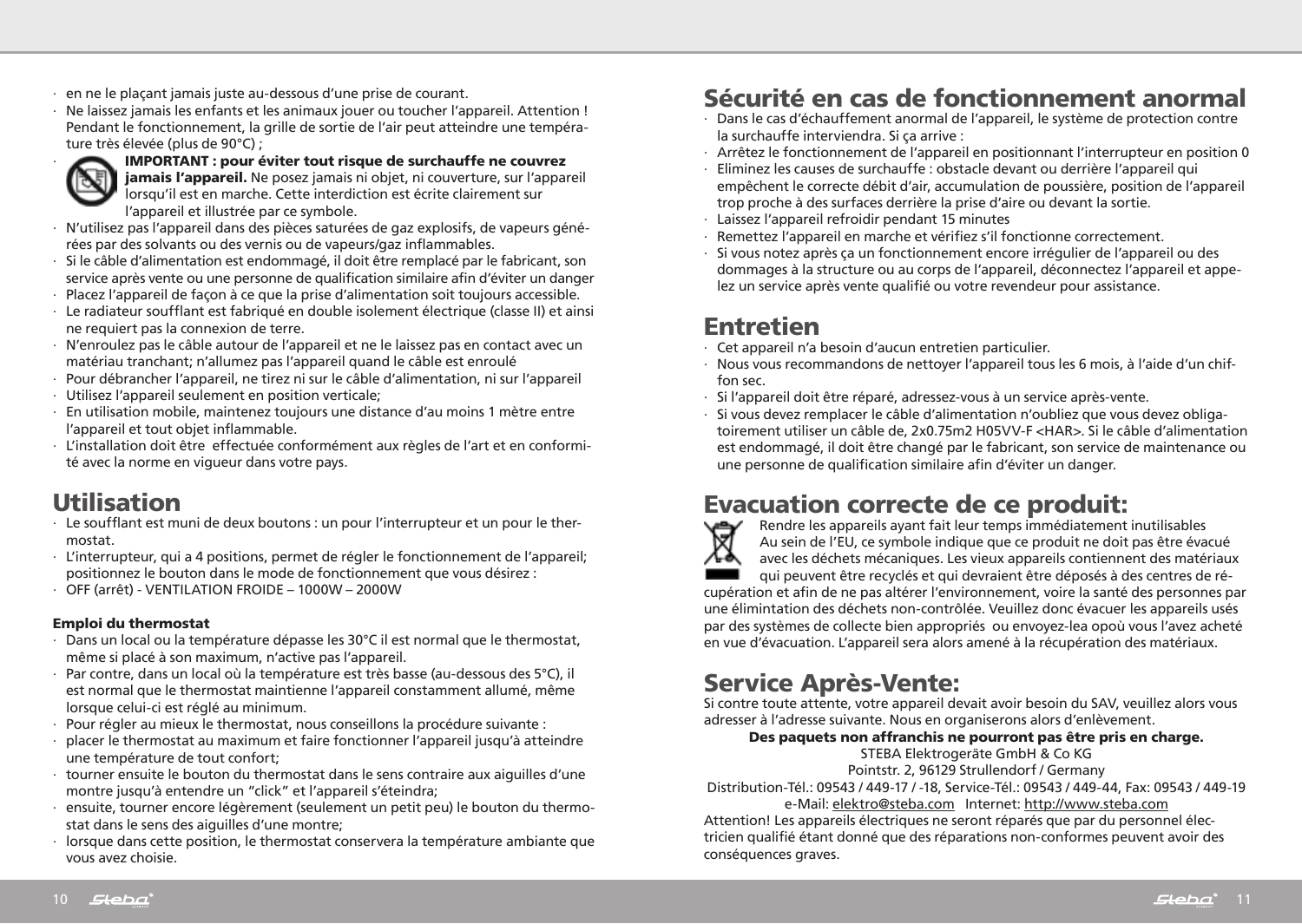#### Algemeen

(NL)

Dit toestel is alleen voor huishoudelijk gebruik bestemd en niet voor handelsgebruik. Gelieve de gebruiksaanwijzing aandachtig te lezen en deze zorgvuldig te bewaren. De gebruiksaanwijzing dient samen met het toestel aan andere personen te worden doorgegeven. Gebruik het toestel zoals in de gebruiksaanwijzing wordt beschreven en neem de veiligheidsinstructies in acht. Wij staan niet in voor schade en ongevallen, die ontstaan door het niet opvolgen van de aanwijzingen in de handleiding.

#### Veiligheidstips

- ∙ Het apparaat uitsluitend aansluiten en gebruiken volgens de gegevens op het typeplaatie.
- ∙ Gebruik het apparaat uitsluitend indien het aansluitsnoer en het apparaat geen beschadigingen vertonen. Voor elk gebruik controleren!<br> **A** Dit apparaat is niet voor het gebruik van personen (met inbegrip van
- ∙ ∧ Dit apparaat is niet voor het gebruik van personen (met inbegrip van kinderen) met verminderde lichamelijke, zintuiglijke of psychische capaciteiten of met een gebrekkige ervaring of kennis voorzien, tenzij ze door een voor hun veiligheid verantwoordelijke persoon op het vlak van het gebruik van het apparaat geïnstrueerd of door een dergelijke persoon geobserveerd worden. Kleine kinderen dienen onder toezicht te staan om te garanderen dat ze niet met het apparaat spelen.
- ∙ Kinderen moeten worden gesurveilleerd om te garanderen dat zij van niet gespeel het apparaat zijn.
- ∙ Het apparaat mag niet met een tijdschakelklok of met een apart, op afstand bediend systeem bediend worden!
- ∙ Trek de stekker altijd uit het stopcontact na gebruik van het apparaat of indien er storing optreedt.
- ∙ Trek niet aan het snoer. Schuur het snoer niet over randen en zorg ervoor dat het niet klem komt te zitten.
- ∙ Verlaat u uw woning nooit terwijl de warmeluchtventilator in werking is. Controleer in dat geval
- ∙ altijd of de schakelaar op OFF (0) staat en of de thermostaat op de minimumstand staat (\*).
- ∙ Tijdens de werking zet u de warmeluchtventilator op een veilige plaats, dus:
- op minstens 1 m van ontvlambare of mobiele objecten;

- de luchtinlaat- en luchtuitlaatroosters moeten vrijgelaten worden: er mogen zich in geen geval objecten binnen een straal van 1 m. van het luchtuitlaatrooster bevinden en binnen een straal van 50 cm. Van het rooster aan de achterkant;

- nooit onmiddellijk onder een stopcontact.
- ∙ Laat dieren of kinderen niet met de warmeluchtventilator spelen of deze aanraken. Let op!
- ∙ Tijdens de werking kan het luchtuitlaatrooster erg warm worden (meer dan 80°C = 175°F);
- ∙ Deze eenheid heeft een beschermingsniveau IP21 en is geschikt voor het gebruik in de badkamer behalve in zone 1&2 (afbeelding 1). Gelieve dit verwarmingstoestel niet in de onmiddellijke nabijheid van een bad, een douche of een zwembad te gebruiken.



∙ BELANGRIJK: Om oververhitting te voorkomen dient u het

apparaat nooit te bedekken.Plaats nooit voorwerpen of dekens op het apparaat terwijl dit in werking is. Dit wordt duidelijk schriftelijk op het apparaat vermeldt, of aangegeven door het symbool

- ∙ Gebruik de warmeluchtventilator niet in ruimtes die verzadigd zijn met explosieve gassen, of met dampen die gegenereerd worden door oplosmiddelen of verf, of hoe dan ook bij de aanwezigheid van ontvlambare dampen/gassen.
- ∙ Is de kabel beschadigd en moet deze vervangen worden, dan dient u dit niet zelf te doen. Breng de warmeluchtventilator naar een bevoegd reparatiecentrum omdat de tussenkomst van gespecialiseerd personeel vereist is. Zo wordt het risico op beschadiging voorkomen.
- ∙ Gebruik deze warmeluchtventilator niet in de nabijheid van douches, badkuipen of wastafels. De warmeluchtventilator moet zo geplaatst worden dat het stopcontact altijd bereikbaar is.
- ∙ Het apparaat mag niet direct onder een contactdoos gemonteerd of geplast worden

# Veilige positionering

- ∙ Gelieve het apparaat altijd uitsluitend in een staande positie te gebruiken.
- ∙ Indien draagbaar: gelieve altijd een afstand van minstens 1 m tussen het product en ieder ontvlambaar object/oppervlak in acht te nemen.
- ∙ Als het product aan de wand gemonteerd is, zorgt u ervoor dat de in de afbeeldingen 1 en 2 vermelde minimumafstanden in acht genomen worden. Plaats het verwarmingstoestel zodanig, dat de luchtstroom rechtstreeks in de richting van de wand blaast.
- ∙ Omdat het verwarmingstoestel een product uit de klasse 2 is, is een aardverbinding niet noodzakelijk.
- ∙ Het verwarmingstoestel heeft een IPX1 beschermingsniveau tegen water en, indien het aan een wand gemonteerd is, kan het in badkamers geïnstalleerd worden. In elk geval dient u de nationale installatiestandaard en de in uw land geldende veiligheidsinstructies na te leven.
- ∙ Gelieve dit apparaat nooit in de in afbeelding 3 geïllustreerde zones 0, 1 of 2 te installeren of te gebruiken:
- ∙ In geen geval mag een schakelaar / knop voor iemand, die zich in de douche of in bad bevindt, toegankelijk zijn.

## Gebruik van de convectiewarmtestraler

- ∙ Uw convectiewarmtestraler is zoals in afbeelding 9 getoond met een schakelaar en een thermostaat uitgerust.
- ∙ Met de schakelaar kunnen de verschillende modi gekozen worden: "Uit", koude lucht, warme lucht (1000 W) en zeer hete lucht (2000 W).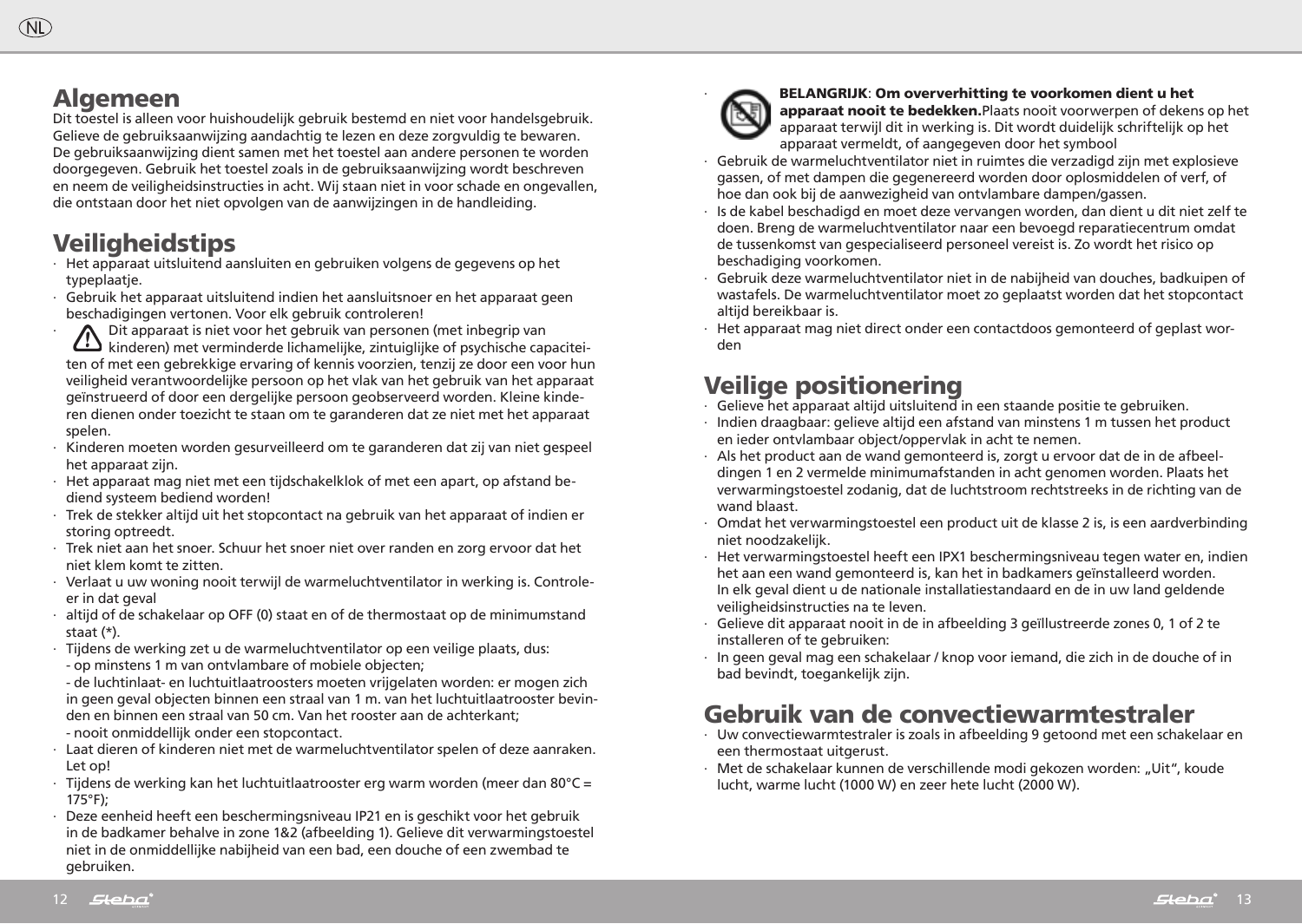## Gebruik van de thermostaat

- ∙ In een kamer, waar de temperatuur te hoog is (meer dan 30°C), is het normaal dat de thermostaat het verwarmingstoestel niet zal inschakelen.
- ∙ In een kamer, waar de temperatuur te laag is (ongeveer 5°C of zelf minder) is het ook normaal dat de thermostaat het apparaat in werking zal houden totdat de temperatuur stijgt.
- ∙ Om de rechtse stand van de thermostaat te selecteren, stellen wij voor
	- ∙ de thermostaat (in de richting van de wijzers van de klok) in de maximumstand te draaien;
- ∙ het apparaat te laten functioneren totdat een comfortabele temperatuur bereikt is;
- ∙ de knop tegen de richting van de wijzers van de klok in te draaien totdat u een "klik" hoort en het apparaat stopt:
- ∙ de knop (alleen maar een beetje) terug in de richting van de wijzers van de klok te draaien: in deze stand zal de thermostaat de door u geselecteerde, comfortabele temperatuur handhaven.

## Veiligheid indien het product niet normaal functioneert

- ∙ In geval van oververhitting zal het veiligheidssysteem de verwarmingselementen en de motor automatisch uitschakelen. Als dit gebeurt:
	- ∙ schakelt u de warmeluchtventilator uit door de hoofdschakelaar te gebruiken;
- ∙ verhelpt u de oorzaak van de oververhitting (d.w.z. hindernissen vooraan de luchtinlaat- of luchtuitlaatroosters, ongewone ophopingen van vuil etc.);
- ∙ laat u het verwarmingstoestel 15 tot minuten lang afkoelen;
- ∙ schakelt u de warmeluchtventilator in en gaat u na, of deze naar behoren functioneert.
- ∙ Indien u een onregelmatige werking, schade aan het verwarmingselement of aan de structuur van het apparaat waarneemt, verbreekt u het product van de netvoeding en neemt u met uw technisch supportcenter of speciaalzaak contact op.

# **Onderhoud**

- ∙ Dit verwarmingstoestel vereist geen specifiek onderhoud.
- ∙ Wij raden u aan, de luchtinlaat- en luchtuitlaatroosters minstens twee keer per jaar met een stofzuiger te reinigen om stof van de motor en van de verwarmingselementen te verwijderen.
- ∙ Indien het verwarmingstoestel gerepareerd dient te worden, verzoeken wij u, een geautoriseerde klantenservice te contacteren.
- ∙ Indien de kabel vervangen dient te worden, let er dan op dat een 2x1m² H05VV-F <HAR> kabel gebruikt moet worden.

# Correcte afvalverwijdering van dit product:

Versleten apparaten onmiddellijk onbruikbaar maken.



Binnen de Europese Unie duidt dit symbool erop dat dit product niet samen met huishoudelijk afval verwijderd mag worden. Oude apparaten bevatten waardevolle, recycleerbare materialen, die aan recycling onderworpen moeten worden om het milieu c.q. de menselijke gezondheid niet door een ongecontroleerde afvalverwijdering te schaden. Gelieve oude apparaten daarom via geschikte inzamelsystemen te verwijderen of het apparaat met het oog op de afvalverwijdering terug naar de afzender (waar u het product gekocht hebt) te

zenden. De afzender zal dan het apparaat aan een stoffelijke recycling onderwerpen.

#### Evacuatie van de verpakking

Verpakkingsmateriaal niet gewoon wegwerpen, maar aan recycling onderwerpen.

#### Verpakking van het apparaat:

- ∙ Verpakkingen van papier, karton en gegolfd karton in verzamelcentra voor oud papier afgeven.
- ∙ Onderdelen van kunststofverpakkingen en folie dienen eveneens in de daarvoor bestemde verzamelbakken gedeponeerd te worden.



In de voorbeelden voor de kunststofbenaming staat: PE voor polyethyleen, het kencijfer 02 voor PE-HD, 04 voor PE-LD, PP voor polypropyleen, PS voor polystyreen.

# Klantenserviceafdeling:

Indien uw apparaat tegen de verwachting in dan toch al eens de klantenserviceafdeling nodig heeft, gelieve u dan tot onderstaand adres te richten. Wij zullen dan in geval van garantie voor de afhaling zorgen. Het apparaat moet transporteerbaar verpakt zijn.

#### Ongefrankeerde pakjes kunnen niet aanvaard worden!

STEBA Elektrogeräte GmbH & Co KG Pointstr. 2, 96129 Strullendorf / Germany Verkopen-Tel.: 09543 / 449-17 / -18, Service-Tel.: 09543 / 449-44, Fax: 09543 / 449-19 e-Mail: elektro@steba.com Internet: http://www.steba.com

Opgelet! Elektrische apparaten mogen uitsluitend door vakkundig geschoolde elektriciens gerepareerd worden, omdat er door ondeskundige reparaties aanzienlijke gevolgschade kan ontstaan.